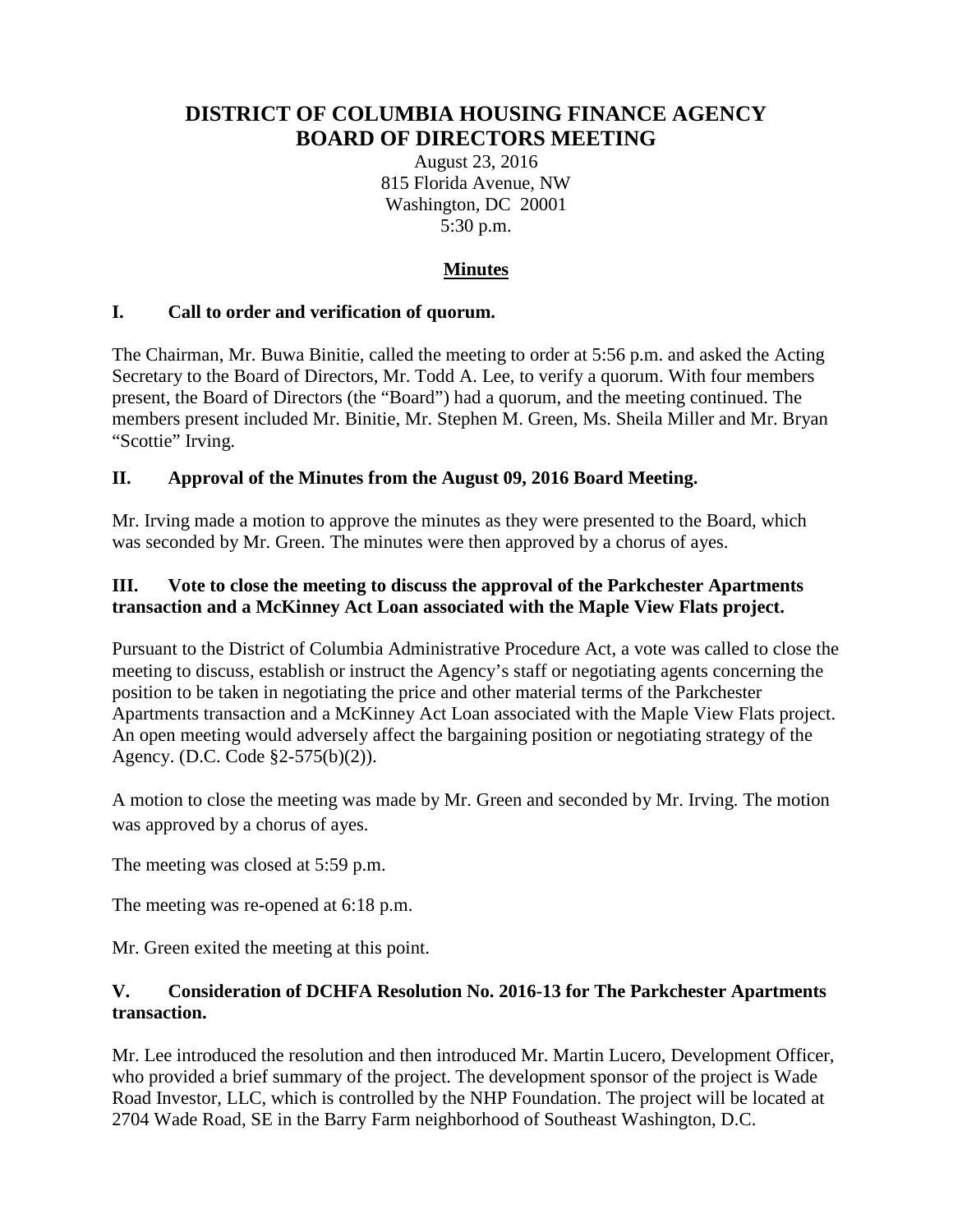The project will consist of the acquisition and rehabilitation of an existing eleven (11) building garden apartment complex, totaling ninety-three (93) units. The bedroom mix will be sixty-three (63) one-bedrooms, nineteen (19) two-bedrooms, and eleven (11) three-bedrooms.

The Sponsor has elected to set aside 100 percent of the units at or below 60 percent of the Area Median Income. There is also a HUD Housing Assistance Payment Contract in effect through 2024 that covers 100 percent of the units and subsidizes the rents of families earning 50 percent or less of the Area Median Income.

In addition to the Sponsor, the development team also includes Hamel Builders, who will be the General Contractor, Edgewood Management will serve as a the Property Management Agent, Soto Architecture and Urban Design is the Architect of Record, and Operations Pathways has been selected to be the Service Provider. The following people were present in support of the project: Mansur Abdul-Malik with The NHP Foundation, Chip Keener with Soto Architecture and Urban Design, PLLC, Mike Nemo from Hamel Builders, Inc., Rhonda Page with Edgewood Management, and Ms. Zina Moore, the President of the Tenant Association.

Mr. Abdul-Malik provided a brief presentation of the project highlighting that the primary involvement of the developer in this transaction was to help the tenants preserve the affordability of the property through their rights under the Tenant Opportunity to Purchase Act. Mr. Binitie asked Ms. Moore about her experience working with the developer, and she replied that the relationship has been amazing, and she said that she is looking forward to living in her newlyrenovated home.

A motion to approve the resolution was made by Mr. Irving and seconded by Ms. Miller. The roll was called, and with three affirmative votes and one abstention by Mr. Green, the resolution was approved.

# **VI. Consideration of DCHFA Resolution No. 2016-13(G) regarding a McKinney Act Loan associated with Maple View Flats.**

Mr. Lee introduced the resolution and then introduced Ms. Carrie Fischer, Development Officer, who provided a brief summary of the project. The project will consist of new construction of a five-story 114-unit apartment building with approximately 14,575 square feet of ground floor retail space and 136 garage parking spaces located in the Anacostia Historic District.

The principal developer and sponsor of the project is 2228 MLK, LLC, a single purpose entity controlled by Timothy Chapman, the owner of Chapman Development, LLC. Mr. Chapman will be the guarantor for the McKinney Act Loan.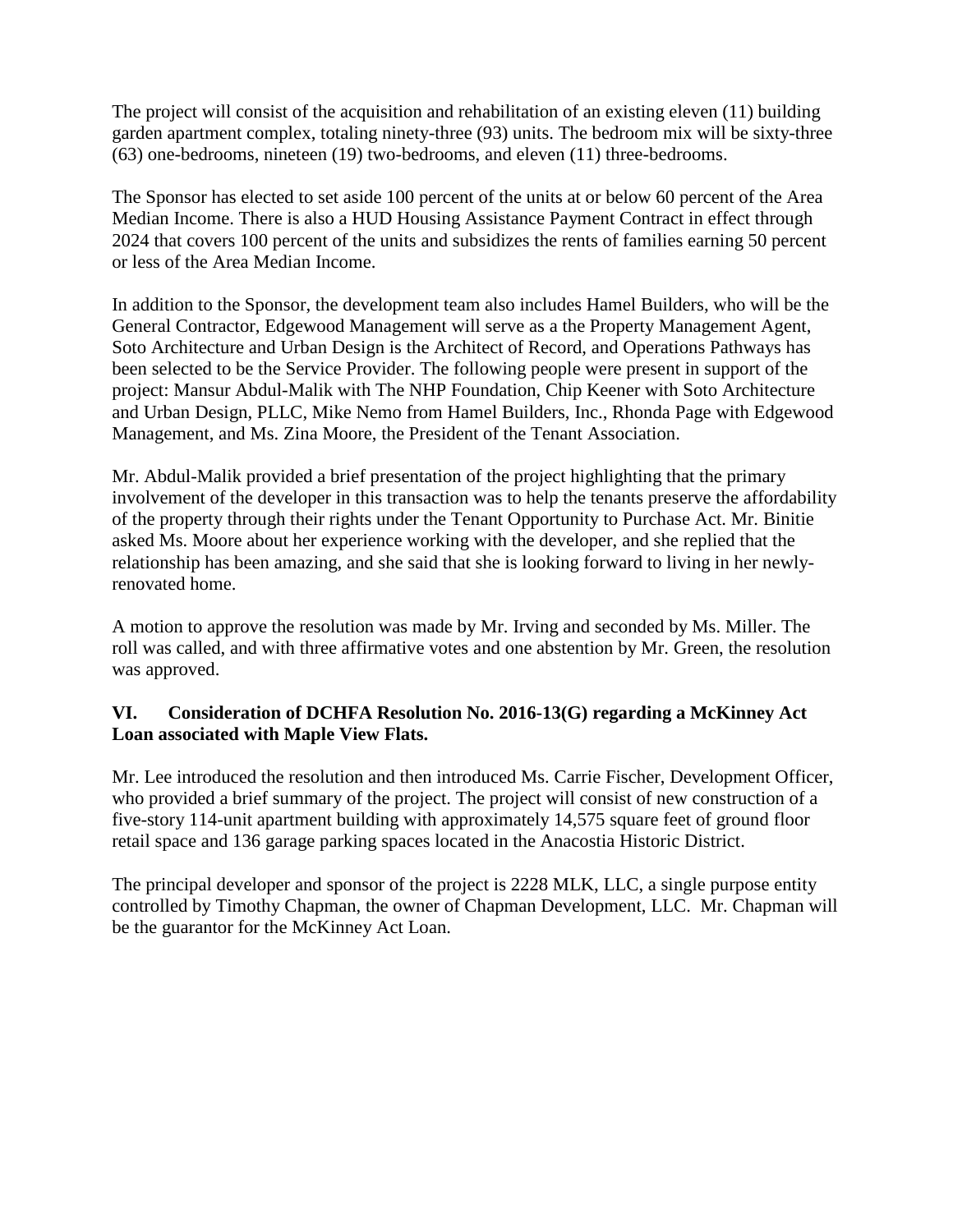The bedroom mix will include eighty-two (82) one-bedroom units, twenty-four (24) twobedroom units, and eight (8) three-bedroom units. The Sponsor has elected to set aside 100 percent of the units at or below 60 percent of Area Median Income, including seventeen (17) units that will be restricted at 40 percent of Area Median Income, a requirement of DHCD's Housing Production Trust Fund Loan.

Three (3) of the seventeen (17) units restricted to 40 percent of Area Median Income will satisfy the McKinney Act Loan requirements. The McKinney Act Loan will be used to pay for architectural and engineering services, permit costs, funding, third party services, and lender fees.

The following people were present at the meeting in support of the project: Tim Chapman, owner of Chapman Development, LLC, Steve Lawrence, CFO of Chapman Development, LLC, Brett Green of American Management Corporation, and Chico Horton of Graves, Horton Askew and Jenkins, LLC. Mr. Chapman provided a brief presentation to the Board noting in particular the location of the project and the extensive involvement of both the neighboring community as well as the Historic Preservation Review Board.

Mr. Binitie inquired about the development timeline. Mr. Chapman replied that the intention is to move the houses that are currently on the property in October and to close on the financing in November. Mr. Green and Mr. Irving asked questions related to impediments to closing. Mr. Chapman explained that the building permit application has not yet been submitted to the Department of Consumer and Regulatory Affairs, but they will be submitted by a third party reviewer.

A motion to approve the resolution was made by Mr. Green and seconded by Mr. Irving. The roll was called and with four affirmative votes, the resolution was approved.

# **VII. Vote to close the meeting to consult with the Board's attorney.**

Pursuant to the District of Columbia Administrative Procedure Act, I will now call a vote to close the meeting in order to consult with an attorney to obtain legal advice and to preserve the attorney-client privilege between an attorney and the public body, or to approve settlement agreements, provided that, upon request, a public body may decide to waive the privilege. An open meeting would adversely affect matters related to the Agency.

A motion to close the meeting was made by Mr. Green and seconded by Ms. Miller. The motion was approved by a chorus of ayes.

The meeting was closed at 6:44 p.m.